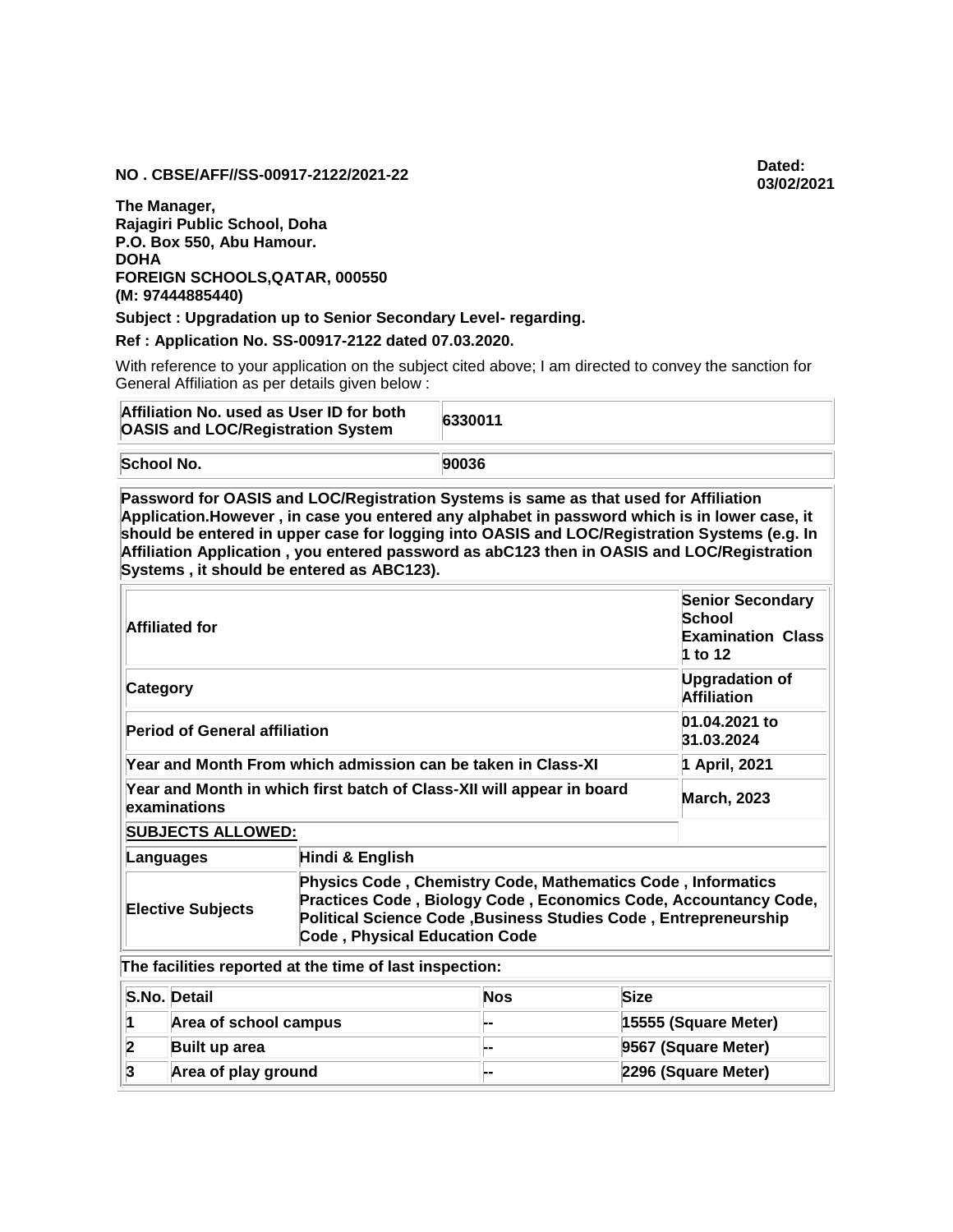| 4       | <b>Composite Science Lab</b>       |     | -- (Square Feet)            |
|---------|------------------------------------|-----|-----------------------------|
| 5       | <b>Mathematics Lab</b>             |     | 533.89 (Square Feet)        |
| 6       | <b>Computer Lab</b>                |     | 533.89 (Square Feet)        |
|         | <b>Biology Lab</b>                 |     | 533.89 (Square Feet)        |
| 8       | <b>Chemistry Lab</b>               |     | 533.89 (Square Feet)        |
| 9       | <b>Physics Lab</b>                 |     | <b>533.89 (Square Feet)</b> |
| 10      | Library rooms                      |     | 533.89 (Square Feet)        |
| 11      | <b>Occupied Class Rooms</b>        | 72  | 533.89 (Square Feet)        |
| $12 \,$ | <b>Vacant Class Rooms</b>          |     | -- (Square Feet)            |
| 13      | Name of society running the school | N/A |                             |

The above sanction is subject to fulfillment of following conditions:-

- 1. The school will follow the syllabus on the basis of curriculum prescribed by NCERT/CBSE for the Middle Classes. The school will follow syllabus and courses as per scheme of studies prescribed by the Board for Secondary/Sr. Secondary School Examination and changes made therein from time to time.
- 2. The school should go through the provision of **Affiliation and Examination Bye Laws and keep a copy there of** for reference purpose and also advised to visit CBSE websites / , <http://cbseacademic.nic.in/> & <http://cbse.nic.in/> for updates. The School is expected to see all circulars on these CBSE websites at least once every week.
- 3. **The school shall submit their information through Online Affiliated School Information System (OASIS) as per details given in circular no. affiliation-06/2018 dated 24.04.2018. Link for OASIS is available on Board's website: [www.cbse.nic.in.](http://www.cbse.nic.in/) Please see point number 46 for OASIS credentials.**
- 4. The school will follow the **RTE Act, 2009** and instructions issued thereon by the CBSE/Respective State /UT Govt. from time to time.
- 5. The school will enroll students proportionate to the facilities available in the school as prescribed in the Affiliation Bye-Laws of the Board which shall not in general exceed the optimum number as under :-

| Campus area Enrolment |      | No. of Sections (pre-<br>primary to X) | No. of Sections at Sr.<br>Secondary (XI & XII) |
|-----------------------|------|----------------------------------------|------------------------------------------------|
| a) $ 1.0$ acre        | 1250 | 02 in each class                       | 04 each in class XI and XII                    |
| b) $1.5$ acre         | 1875 | 03 in each class                       | 04 each in class XI and XII                    |
| c) $2.0$ acre         | 2500 | 04 in each class                       | 04 each in class XI and XII                    |

d) restricted as per the actual facilities in the school which shall be proportionate to the School running on bigger campus of more than 02 acres, the number of students shall be optimum number mentioned at (a), (b) and (c) above.

- 6. The school will provide well equipped Laboratories, Library and other facilities as per norms of the Board. The relevant books as per the academic level of students shall be made available in the library.
- 7. The School should have at least one adequately equipped computer lab with a minimum of 10 computers and would ensure **computer student ratio of 1:20** at least. Proper software along with facility of Broad Band connectivity with the feature of 'internet always on' from any service provider to be ensured.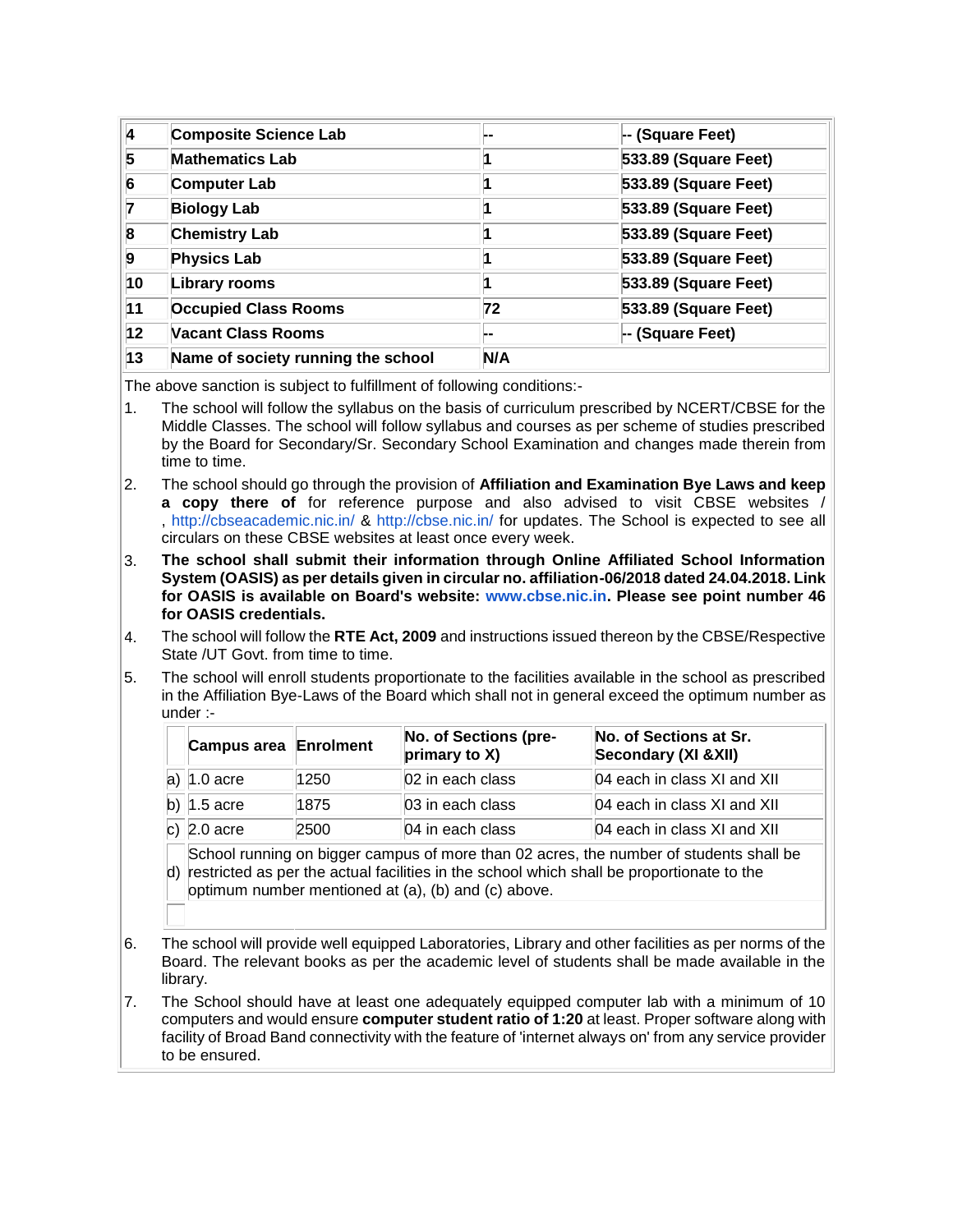- 8. The schools affiliated and running upto Senior Secondary Level will provide suitable facilities including the equipment in laboratories/workshops and games for classes XI and XII as per requirements laid down in rules.
- 9. The school will also abide by the conditions of Recognition/NOC prescribed by the State Government concerned.
- 10. The school is required to restrict the number of sections as per the infrastructure facilities available in the school as per rule 10.6 of Affiliation Bye-laws. The **optimum number of students** in a section of a class should not be more than 40 and number of students at middle, secondary and senior secondary level of the school shall preferably be proportionate to each other.
- 11. **The section teacher ratio of 1:1.5** is to be maintained to teach various subjects and school shall appoint qualified and trained teaching staff on regular basis as per provisions of Affiliation Bye Laws of the Board
- 12. The school and its records shall be open for inspection by an officer/official of the Board or an authorized representative of the Board/State Educational Department at any time and the school shall furnish information as may be asked for by the Board/State Government from time to time.
- 13. As per Rule 13.3 and 13.3 (i), the school shall supply information and returns called for by the Board/State/ Central Government/Local Authority within the prescribed time given for its furnishing to the authority concerned and the school should prepare its annual report containing comprehensive information including name, address postal and e-mail, telephone numbers, affiliation status, period of General affiliation, details of infrastructures, details of teachers, number of students and status of fulfillment of norms of affiliation Bye-Laws and upload same on the school's website before 15th September of every year.
- 14. The accounts should be audited and certified by a Chartered Accountant and proper accounts statements should be prepared in the name of school, as per rules.
- 15. The school will strictly adhere with all rules regarding safety of students including Fire fighting and Transportation, etc. Further, school will provide adequate facilities for potable drinking water and clean healthy and hygienic toilets with washing facilities for boys and girls separately in proportion to the number of students.
- 16. Teachers are to be educated to avoid **Corporal Punishment i.e**. rule no. 44.1 (d & e).
- 17. As per rule no. 8.2 and 13.11, facilities for physically challenged student(s) should be adequately provided and every school shall promote inclusion of student(s) with disabilities/special needs in the normal school as per provisions of the **'Rights of Persons with Disabilities Act 2016'.**
- 18. The school shall take care of **Health, sanitation and fire safety** requirements in accordance with rule no. 3.3 (vii), rule 8.5 and rule 23.11.
- 19. The school has to constitute a committee for protection of woman from **sexual harassment** at the work place and to abide by the guidelines and norms prescribed by the Hon'ble Supreme Court of India in W.P. Criminal No.666-70 of 1992 Vishaskha and other vs State of Rajasthan and other delivered on 13.8.1997 Refer rule no. 10.9.
- 20. Fees should normally be charged under the heads prescribed by the Department of Education of the State/U.T. for schools of different categories. **No capitation fee or voluntary donations** for gaining admission in the school or for any other purpose should be charged / collected in the name of the school and the school should not subject the child or his or her parents or guardians to any screening procedure in accordance with Rule No. 11.1, 2 & 3. Also, as per Chapter II, Rule No. 11.1 of Affiliation Bye-Laws, fees charged should be commensurate with the facilities provided by the institution.
- 21. The school should not use the facilities available for commercialization:-
	- (a) As per rule no. 19.1 (ii) It shall be ensured that the school is run as a community service and not as a business and that commercialization does not take place in the
		- school in any shape whatsoever.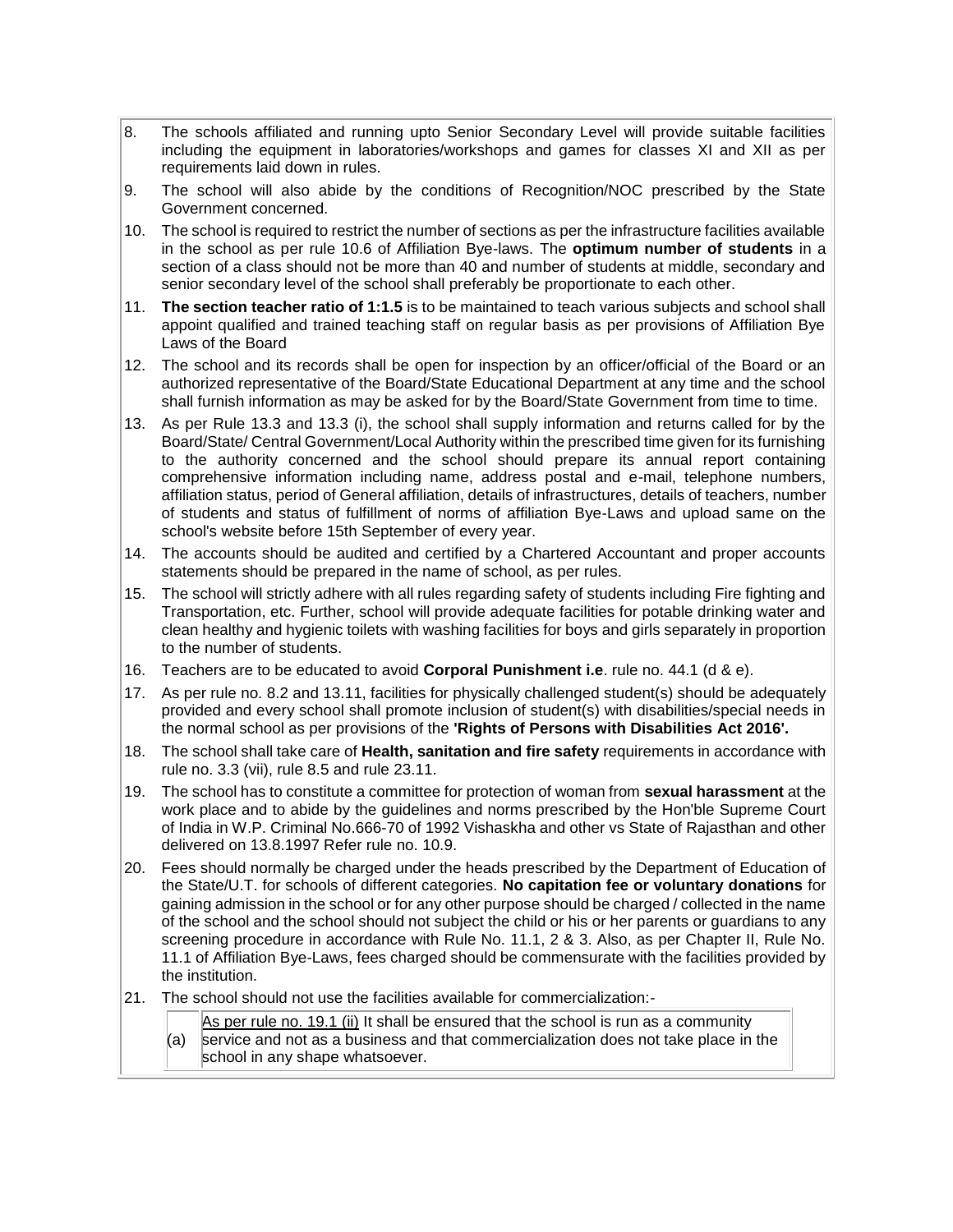| As per rule no. 19.1 (ii)(a) Any franchisee school making payment on account of use    |
|----------------------------------------------------------------------------------------|
| of name, motto and logo of franchiser institution or any other non-academic activities |

- (b) would be termed as commercialization of institution and the school is required to provide an affidavit that the school/society has not entered into any such contract to use Name, logo, motto for consideration of fee.
- 22. **Admission to the school** is to be restricted as per rule 6.1 of Examination Bye-laws and rule 12 (i, ii & iii) of Affiliation bye laws.
- 23. School will not prepare any student/ start class for **any other Board** except CBSE from their CBSE affiliated school building/ premises
- 24. As per rule 13.12 (ii), no affiliated school shall endeavour to present the candidates who are not on its roll nor shall it present the candidates of its unaffiliated Branch/School to any of the Board's Examinations.
- 25. Running of classes of **coaching institutions** in the school premises in the pretext of providing coaching to the students for various examinations is not approved by the board. Strict action would be taken on defaulters.
- 26. Each school affiliated/ to be affiliated with the Board shall frame **Service Rules** for its employees which will be as per Education Act of the state/U.T., if the Act makes adoption of the same obligatory, otherwise as per Service Rules given in Affiliation Bye Laws. Further, **Service Contract** will be entered with each employee as per the provisions in the Education Act of the state/ U.T., or as given in Appendix III.
- 27. **Pay and allowances** to staff should be revised from time to time to bring it at par with that of State Government. Further, **Salary and service conditions** of staff should be fixed in accordance with rule no. 3.3 (v) and rule no. 10.2 as appended below:-

a) The school in India must pay salaries and admissible allowances to the staff not less than the corresponding categories of employees in the State Government schools or as per scales etc. prescribed by the Government of India.Further, the service conditions as per Rule 10 and Rules 24 to 49 of Affiliation Bye-Laws shall also be adhered to.

(b) Salary should be paid through Electronic Clearing Service (ECS) from the date of first appointment of the teachers on probation.

- 28. Continuous **sponsoring of students at Board examination** is to be made as per rule 13.12 (iv). Failure to do so will lead to suo moto withdrawal of the affiliation of the school for Secondary and Senior Secondary Examination as the case may be
- 29. **School infrastructure and teachers** should be made available as per rule no. 13.4 **for examinations** conducted by the board and evaluation of answer scripts
- 30. As per rule no. 8.8 (iv & v), every affiliated school is required to develop their own website containing comprehensive information such as affiliation status, details of infrastructure, details of teachers, number of students, address-postal and e-mail, telephone numbers etc.
- 31. Strict adherence to the provisions of Wild Life Protection Act while procuring plants and animals for the use in laboratories by the school must be made in accordance with circular no. 03 dated 21 May 2013
- 32. As per rule 15.1 (d), the school will follow the syllabus on the basis of curriculum prescribed by NCERT/ CBSE and text books published by NCERT/CBSE for the Middle classes as far as practicable or exercise extreme care while selecting books of private publishers. The content must be scrutinized carefully to preclude any objectionable content that hurts the feelings of any class, community, gender, religious group in society. The school will be responsible if prescribed books are found having such content. Provided also that the school would put a list of such books prescribed by it on its website with the written declaration duly signed by the Manager and the principal to the effect that they have gone through the contents of the books prescribed by the school and own the responsibility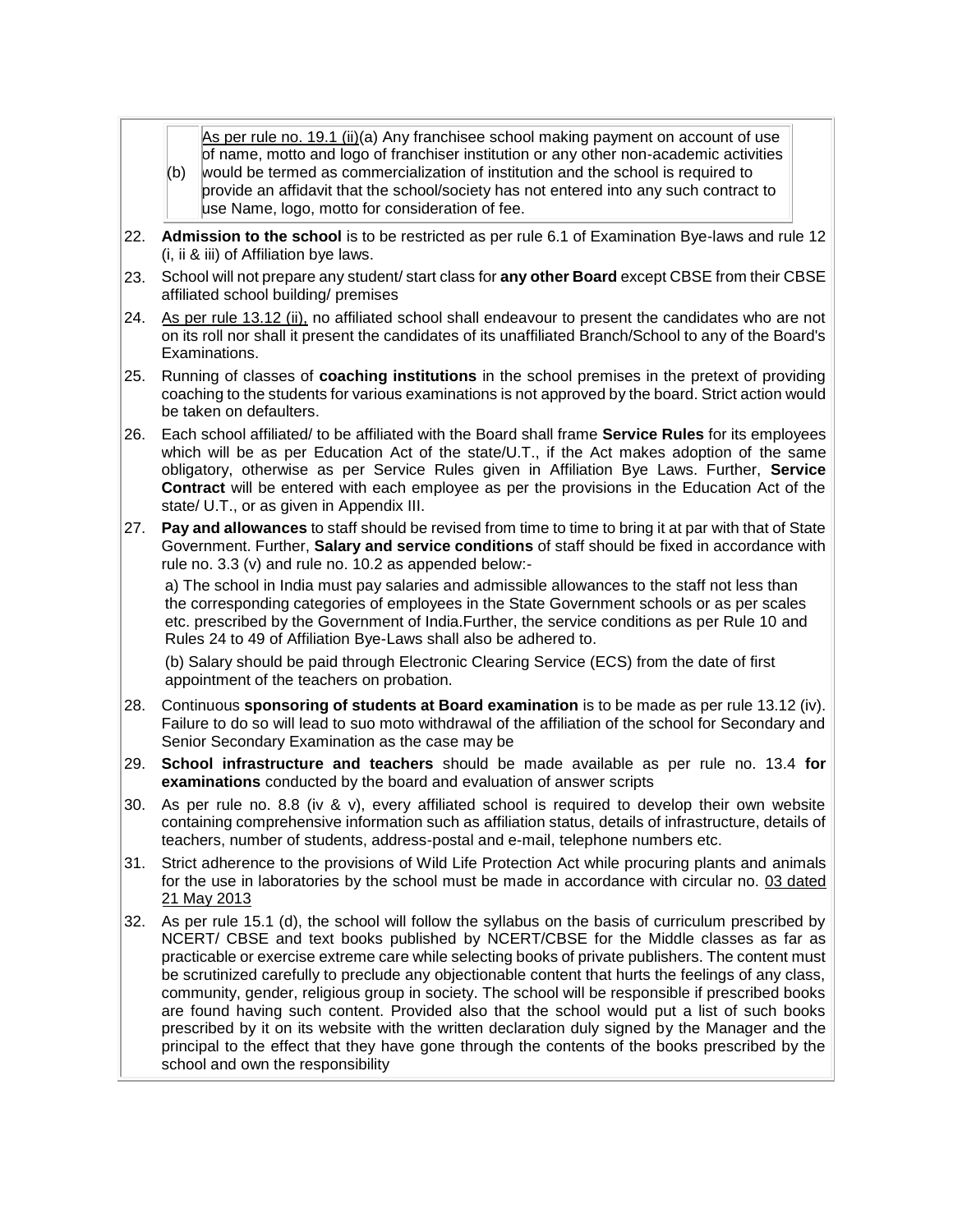- 33. As per RTE act 2009 and Chapter IX rule No. 53.2.2(a) and 53.3, a teacher appointed to teach Class I to V and VI to VIII should pass in the Central Teacher Eligibility Test (CTET)/ State Teacher Eligibility Test (TET) conducted by the appropriate Government in accordance with the guidelines framed by the NCTE for the purpose
- 34. As per rule no. 3.3 h (vi), every school should organize at least one week training programme for teachers every year in association with any teachers training institute recognized by the State or Central Government or by any agency identified by the Board
- 35. Every secondary and senior secondary school shall appoint a person on full time basis for performing the duties of a Health Wellness teacher as per rule 53.5.
- 36. The school will create Reserve Fund as per the requirement of the Affiliation Bye Laws.
- 37. The Board would not allow any transfer of property/sale of school by one society/ Management/ Trust to another Society/Management/Trust through agreement/sale deed. In case such transaction is effected explicitly or implicitly the Board shall withdraw its affiliation with immediate effect.
- 38. The school is required to follow the safety guidelines as issued by the Board vide Circular No-Affiliation 05/2018 dated 27.03.2018 captioned Safety of Children in schools.
- 39. The school is directed to submit an affidavit duly notorized with in 15 days of issuance of grant letter, as an instrument of acceptance of terms of affiliation. The school is not allowed to alter or make any changes in the contents of the affidavit. The format of affidavit is attached with this letter.
- 40. 5-6 names of persons not below the rank of Principal of Sr. Secondary School affiliated with the Board be recommended so that two of them may be approved by the Board as its nominee in the School Managing Committee. Of these 2-3 may be Principals of KV/JNV
- 41. The school shall apply for further Extension of General Affiliation 'Online' through [www.cbseaff.nic.in](http://www.cbseaff.nic.in/) with prescribed fee and other essential documents as per the time period given by the board in this regard before the expiry of the date of General affiliation otherwise penalty as per rules will be charged for late execution of application.
- 42. The school should not start Class IX/X/XI/XII (as the case may be) without written approval of the Board. The Board shall not be responsible for any consequences in case class IX/X/XI/XII are started without obtaining the prior approval of the Board and without following the Affiliation Byelaws.
- 43. It is mandatory for every affiliated school to become a member in the local Sahodaya of CBSE schools.
- 44. In case of established violation of Affiliation Bye laws, directions given in the circulars and any of the above mentioned conditions by the school, the school would be liable for disaffiliation under Chapter V,Rule No. 17 of Affiliation Bye-laws.
- 45. Some of the important rules to be adhered to by the school were given above for drawing specific attention of the school authorities. However, the school authorities are required to acquaint themselves with the rules contained in Affiliation, Examination Bye-laws and circulars issued by the Board from time to time. Any laxity in following rules/instructions of the Board will lead to action against school as per Rule 17 of Affiliation Bye-laws.
- 46. Concerned Regional Office is requested to create new email id of school ( [90036@cbseshiksha.in\)](mailto:90036@cbseshiksha.in), this will be used for all online activities and official communication with the Board . For example , if school number is 99999, then email ID will be [99999@cbseshiksha.in.](mailto:99999@cbseshiksha.in) Password for first time login for new email ID will be shared to you on school's email ID/ Mobile number of Principal given at the time of applying online for affiliation.
- 47. School is requested that : a. **This email ID will be used for communication with CBSE only.** Do not use this email ID with other people or or organisations. b. **This email ID is not to be printed on the school letter head ,** to avoid its circulation in the public.